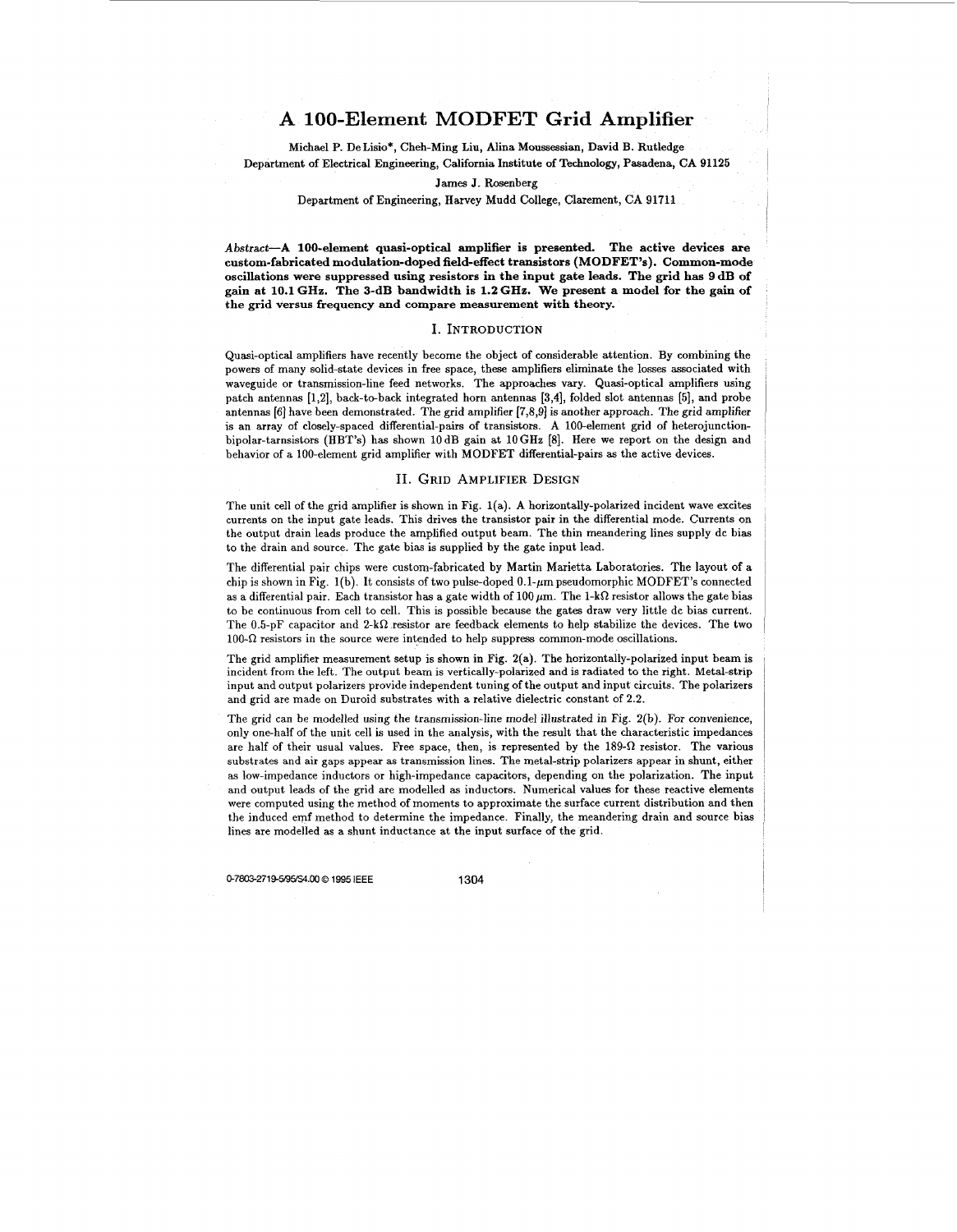

**Figure 1.**  (a) Grid amplifier unit cell. The entire grid is a 10-by-10 array of these unit cells. (b) MODFET differential pair chip. The chips were fabricated by Martin Marietta Laboratories.

## **111. GRID AMPLIFIER PERFORMANCE**

Initially, the grid suffered from the common-mode oscillations similar to those detailed in [9]. The gain of the amplifier grid at the onset of oscillation was 3 dB at 10 GHz. The bias current was 9 mA per device-less than half of the recommended bias. Because of the need to bias the gate, stabilizing capacitors could not be used. Instead,  $50-\Omega$  chip resistors were placed in the input gate leads of the grid, midway between the devices, **as** seen in Fig. l(a). With the resistors in place, the grid could be biased to a current of over 15mA per device. Theoretically, these resistors reduce the peak gain by about 2 dB. They will also increase the noise figure considerably. In the future, it would be desirable to suppress oscillations using only reactive elements that would not have such a detrimental effect on the gain and noise performance. Preliminary investigations reveal that it should be possible to suppress the common-mode oscillations by eliminating the  $100-\Omega$  resistors originally thought necessary for preventing oscillations, although this has not yet been experimentally verified.

The gain of the grid was measured using the far-field approach described in *[8].* A peak gain of 9dB at 10.1 GHz was achieved with the polarizer positions shown in Fig. 2(a). A plot of gain versus frequency is shown in Fig. 3(a). The measurement agrees reasonably well with the modelled gain. The 3-dB bandwidth is 1.2GHz. To further investigate the validity of the model, the gain was measured **as** a function of output polarizer position. Fig. 3(b) shows good agreement between theory and experiment. Finally, the grid amplifier gain is plotted **as** a function of total grid drain current in Fig. **4.** 

## IV. **CONCLUSION**

A successful 100-element MODFET grid amplifier **has** been demonstrated. The grid has a peak gain of 9 dB at 10.1 GHz, with a 3-dB bandwidth of 1.2 GHz. The results agree well with theoretical expectations. Common-mode oscillations were suppressed with resistors in the gate leads. Additional testing of this grid is underway, including noise figure, power saturation, and radiation pattern measurements.

**1305**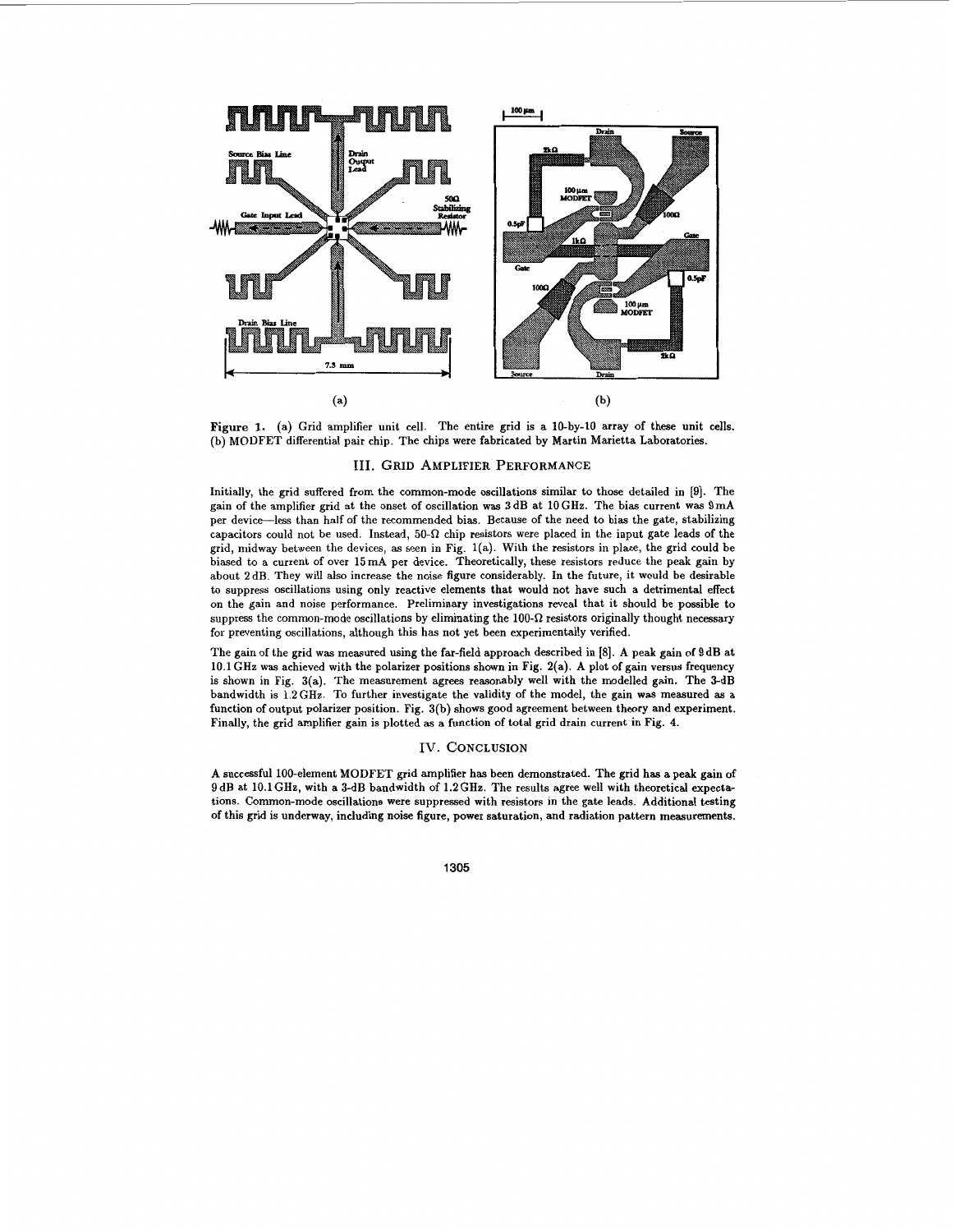

**Figure 2.** (a) Grid amplifier measurement setup, (b) Transmission-line equivalent circuit used for gain analysis.

## V. **ACKNOWLEDGMENTS**

This research **was** supported by the Army Research Office and a grant from Martin Marietta Laboaratories. M.P. DeLisio holds an NSF fellowship. The authors are grateful to Martin Marietta Laboratories for supplying the differential-pair chips. Furthermore, we would like to thank Dr. S. Weinreb, Dr. S. Duncan, and Dr. **N.** Byer of Martin Marietta Laboratories for their suggestions and support.



Figure **3.** (a) Grid amplifier gain versus frequency. (b) Amplifier gain at 10GHz **as** a function of output polarizer position. The input polarizer **was** not moved.

**1306**